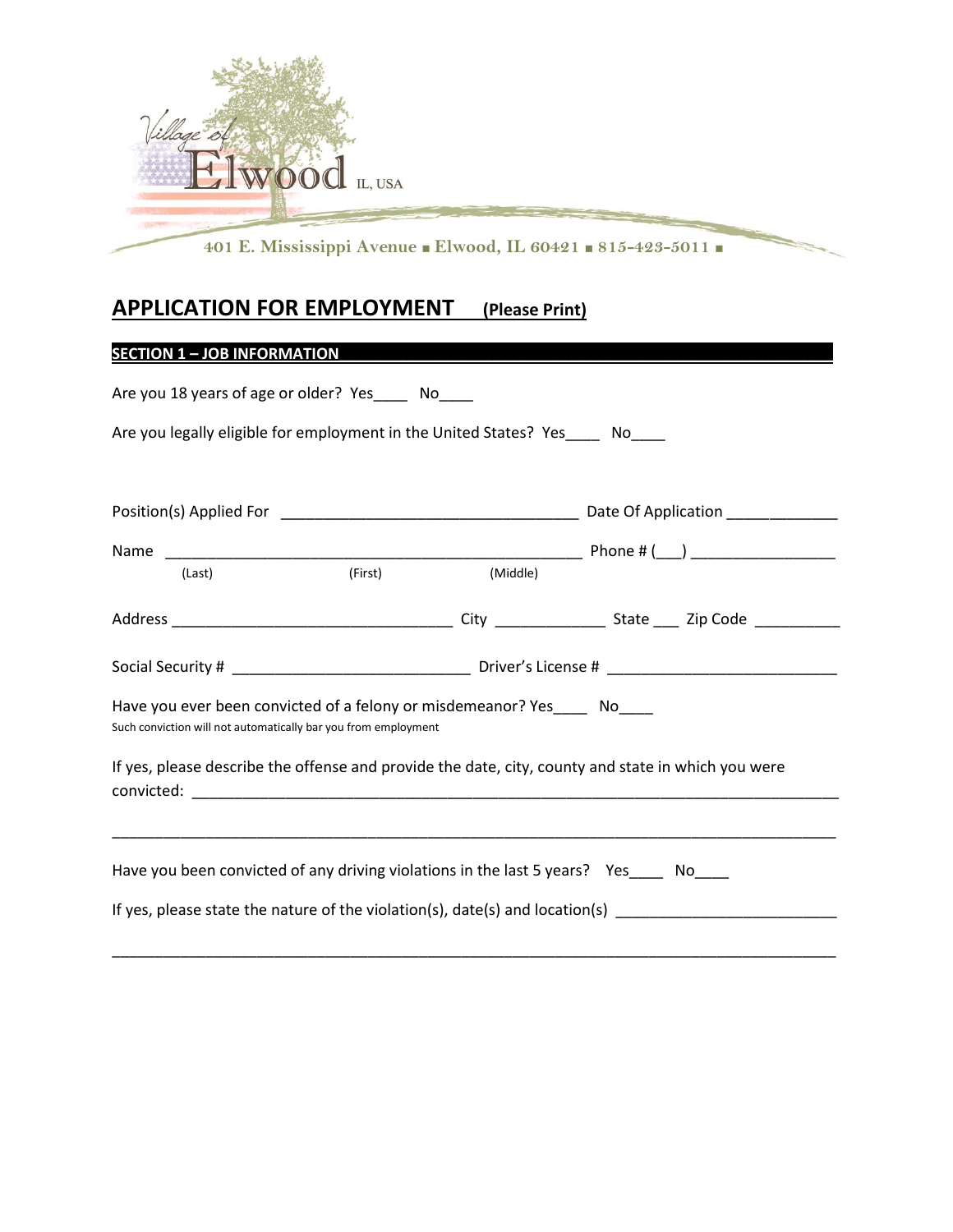#### **SECTION 2 – EDUCATION\_\_\_\_\_\_\_\_\_\_\_\_\_\_\_\_\_\_\_\_\_\_\_\_\_\_\_\_\_\_\_\_\_\_\_\_\_\_\_\_\_\_\_\_\_\_\_\_\_\_\_\_\_\_\_\_\_\_\_\_\_\_\_\_**

| <b>SCHOOL</b>                    | <b>SCHOOL NAME AND</b><br><b>LOCATION</b> | # OF YEARS<br><b>COMPLETED</b> | <b>DID YOU</b><br><b>GRADUATE?</b> | DIPLOMA/DEGREE<br><b>RECEIVED</b> |
|----------------------------------|-------------------------------------------|--------------------------------|------------------------------------|-----------------------------------|
| <b>HIGH SCHOOL</b>               |                                           |                                |                                    |                                   |
| <b>COLLEGE</b>                   |                                           |                                |                                    |                                   |
| <b>GRADUATE</b><br><b>SCHOOL</b> |                                           |                                |                                    |                                   |
| <b>OTHER</b><br>(PLEASE SPECIFY) |                                           |                                |                                    |                                   |

Skills and Qualifications – Please list any special training, skills, licenses, certifications and/or characteristics that demonstrate you are a qualified for the position you are applying for: (additional work experience, publications, activities, accomplishments)

\_\_\_\_\_\_\_\_\_\_\_\_\_\_\_\_\_\_\_\_\_\_\_\_\_\_\_\_\_\_\_\_\_\_\_\_\_\_\_\_\_\_\_\_\_\_\_\_\_\_\_\_\_\_\_\_\_\_\_\_\_\_\_\_\_\_\_\_\_\_\_\_\_\_\_\_\_\_\_\_\_\_\_\_\_

\_\_\_\_\_\_\_\_\_\_\_\_\_\_\_\_\_\_\_\_\_\_\_\_\_\_\_\_\_\_\_\_\_\_\_\_\_\_\_\_\_\_\_\_\_\_\_\_\_\_\_\_\_\_\_\_\_\_\_\_\_\_\_\_\_\_\_\_\_\_\_\_\_\_\_\_\_\_\_\_\_\_\_\_\_

List any professional trade, business or civic associations of which you are a member and any offices held.

\_\_\_\_\_\_\_\_\_\_\_\_\_\_\_\_\_\_\_\_\_\_\_\_\_\_\_\_\_\_\_\_\_\_\_\_\_\_\_\_\_\_\_\_\_\_\_\_\_\_\_\_\_\_\_\_\_\_\_\_\_\_\_\_\_\_\_\_\_\_\_\_\_\_\_\_\_\_\_\_\_\_\_\_\_

\_\_\_\_\_\_\_\_\_\_\_\_\_\_\_\_\_\_\_\_\_\_\_\_\_\_\_\_\_\_\_\_\_\_\_\_\_\_\_\_\_\_\_\_\_\_\_\_\_\_\_\_\_\_\_\_\_\_\_\_\_\_\_\_\_\_\_\_\_\_\_\_\_\_\_\_\_\_\_\_\_\_\_\_\_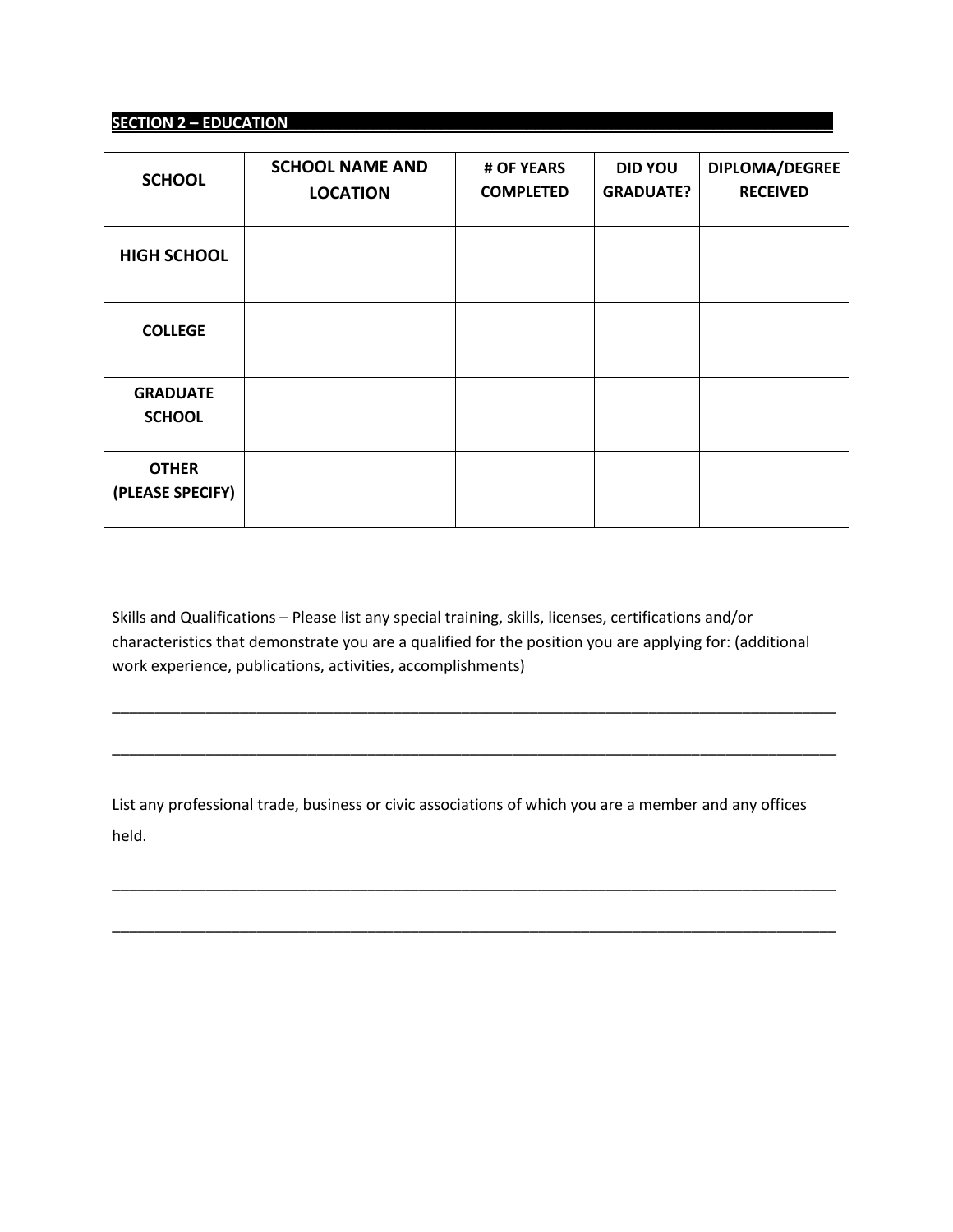### **SECTION 3 – EMPLOYMENT HISTORY\_\_\_\_\_\_\_\_\_\_\_\_\_\_\_\_\_\_\_\_\_\_\_\_\_\_\_\_\_\_\_\_\_\_\_\_\_\_\_\_\_\_\_\_\_\_\_\_\_\_\_\_\_\_\_**

Please list the names of all your present or previous employers in chronological order with present or last employer listed first. Account for all periods of time including any verifiable work performed on a volunteer basis, internship, or military service.

| (Name) | (Address)                                                                           | (Type of Business) |
|--------|-------------------------------------------------------------------------------------|--------------------|
|        |                                                                                     |                    |
|        |                                                                                     |                    |
|        |                                                                                     |                    |
|        |                                                                                     |                    |
|        | ,我们也不会有什么。""我们的人,我们也不会有什么?""我们的人,我们也不会有什么?""我们的人,我们也不会有什么?""我们的人,我们也不会有什么?""我们的人    |                    |
| (Name) | (Address)                                                                           | (Type of Business) |
|        |                                                                                     |                    |
|        |                                                                                     |                    |
|        |                                                                                     |                    |
|        |                                                                                     |                    |
| (Name) | (Address)                                                                           | (Type of Business) |
|        |                                                                                     |                    |
|        |                                                                                     |                    |
|        | Wages: Start \$ ________ Final \$ ________ Reason for Leaving _____________________ |                    |
|        |                                                                                     |                    |
|        |                                                                                     |                    |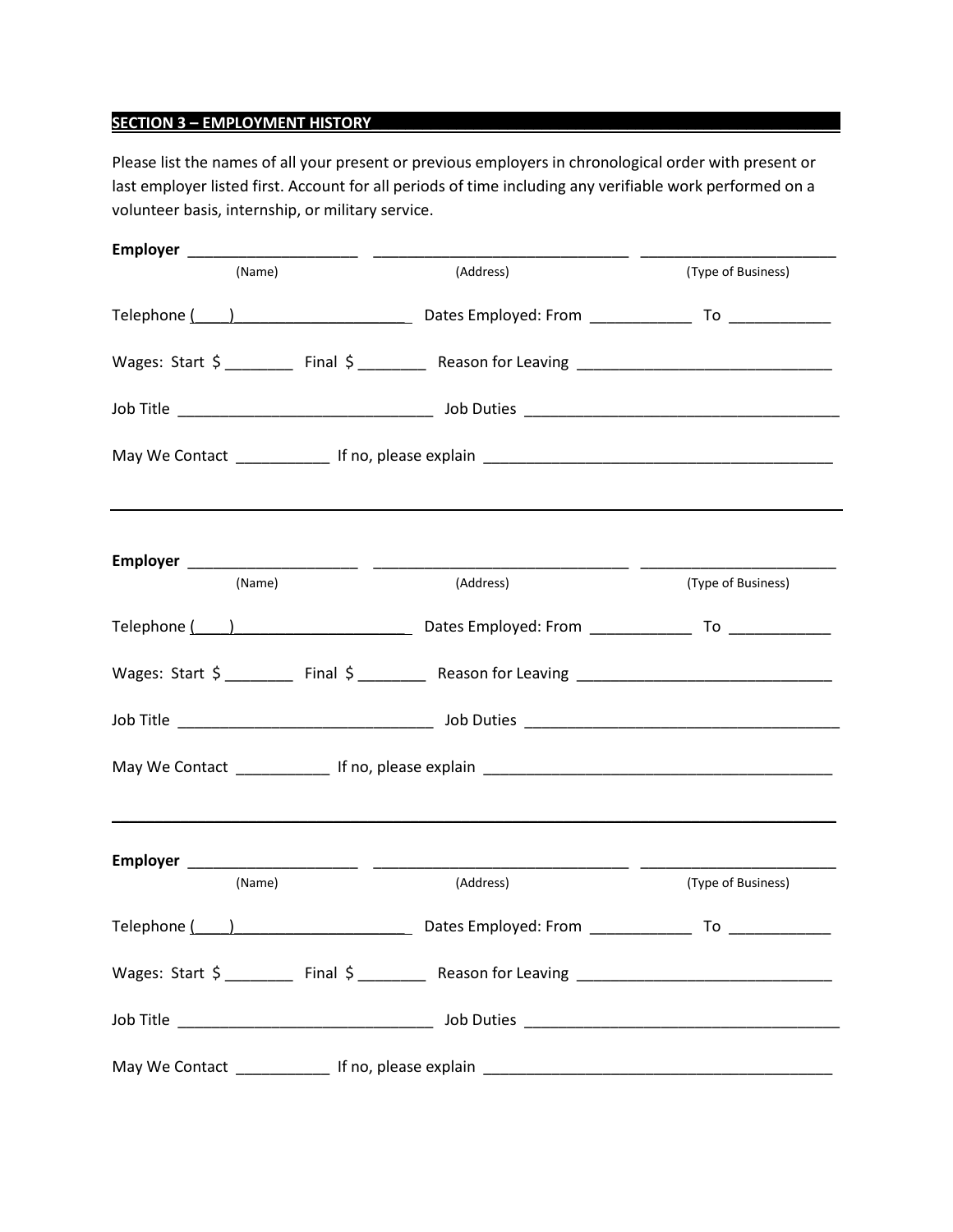### **SECTION 4 – REFERENCES\_\_\_\_\_\_\_\_\_\_\_\_\_\_\_\_\_\_\_\_\_\_\_\_\_\_\_\_\_\_\_\_\_\_\_\_\_\_\_\_\_\_\_\_\_\_\_\_\_\_\_\_\_\_\_\_\_\_\_\_\_\_\_\_**

| <b>NAME</b> | <b>RELATIONSHIP</b> | <b>PHONE#</b> | <b>YEARS KNOWN</b> |
|-------------|---------------------|---------------|--------------------|
|             |                     |               |                    |
|             |                     |               |                    |
|             |                     |               |                    |

### **SECTION 5 - MISCELLANEOUS\_\_\_\_\_\_\_\_\_\_\_\_\_\_\_\_\_\_\_\_\_\_\_\_\_\_\_\_\_\_\_\_\_\_\_\_\_\_\_\_\_\_\_\_\_\_\_\_\_\_\_\_\_\_\_\_\_\_\_\_\_**

|                                                                                                                                                                                                                               | Earliest date you can start work? ______________How did you hear about this position? _____________  |
|-------------------------------------------------------------------------------------------------------------------------------------------------------------------------------------------------------------------------------|------------------------------------------------------------------------------------------------------|
| Are any of your relatives employed by the Village of Elwood?                                                                                                                                                                  |                                                                                                      |
| If yes, please list name and relationship example to the state of the state of the state of the state of the state of the state of the state of the state of the state of the state of the state of the state of the state of |                                                                                                      |
|                                                                                                                                                                                                                               | Have you ever been dismissed from a job? _________ If yes, please explain __________________________ |
|                                                                                                                                                                                                                               | If you possess any licenses or certificates to practice a trade or profession, please list           |